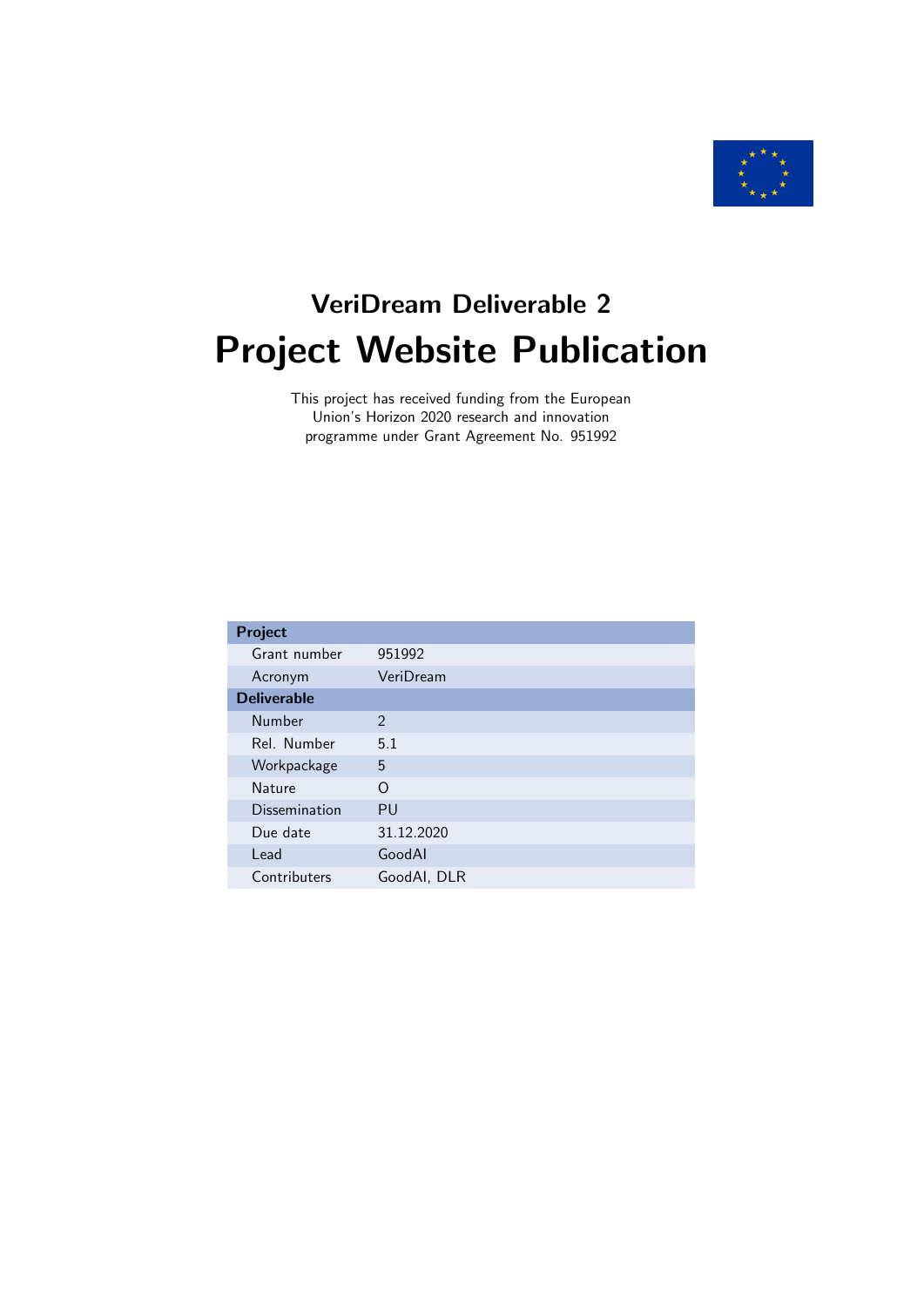# Document History

| <b>Version Date</b> |               | <b>Partner</b>         | <b>Description</b>      |
|---------------------|---------------|------------------------|-------------------------|
| 0.1                 | 16.12.2020    | - DI R                 | Creation                |
| 0.2                 |               | 17.12.2020 GoodAI, DLR | First draft             |
| 0.3                 | 18.12.2020 SU |                        | Review and proofreading |
| 0.4                 | 23.12.2020    | - DI R                 | Final version           |